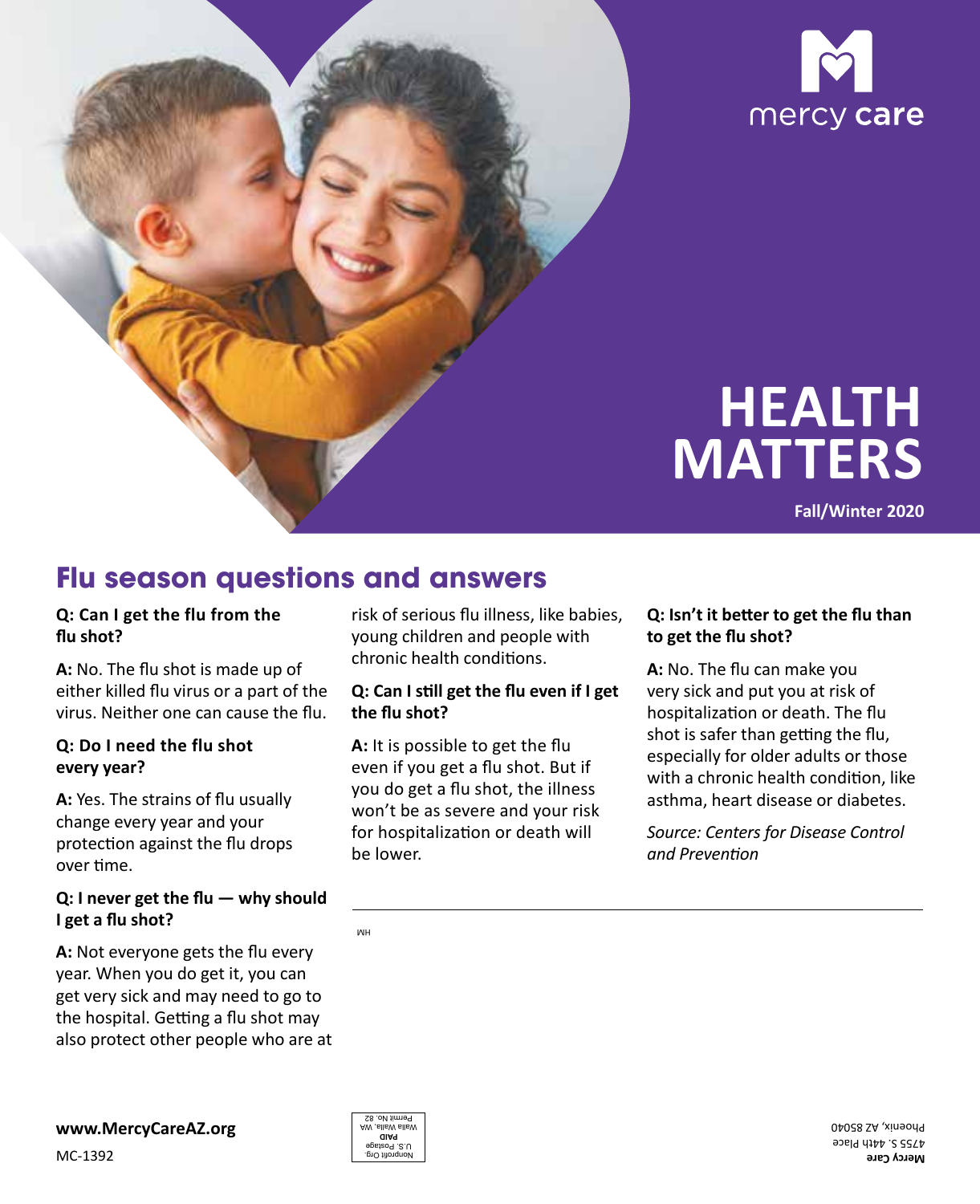### **Remember these steps if someone overdoses on opioids**

 **Step 1:** Call for help (dial **911**).

 **Step 2:** Check for signs of opioid overdose:

- You can't wake someone up by calling to them or rubbing their chest bone.
- Shallow breathing, a slow heartbeat or making a choking sound (death rattle).
- Lips or fingernails are turning blue or purple.
- Extremely small "pinpoint" pupils.

#### **Step 3:** Support the person's breathing.

• If oxygen isn't available, rescue breathing (mouthto-mouth resuscitation) can be very effective.

 **Step 4:** Monitor while waiting for help.

• Monitor the person's response and breathing until emergency help arrives.

 **Step 5:** Give the person Naloxone, a drug that can reverse the effects of an overdose. You can access Naloxone in your community at Sonoran Prevention Works at no cost by calling or texting **480-442-7086**.

### **Using medication to treat substance use disorders and opioid addiction**

#### **Do you know MAT?**

MAT stands for medication-assisted treatment. It involves using approved medicines and behavioral therapies, like counseling, to treat substance use disorders.

When people abuse opioids, their bodies can become addicted or dependent on them. If they don't have opioids in their system, they can feel opioid withdrawal. The symptoms of opioid withdrawal can include diarrhea, abdominal cramping, nausea, vomiting, rapid heartbeat and intense cravings.

When you're ready to get connected to MAT, these medications can help in your recovery from opioid dependence.

- **• Methadone** comes in a liquid dose. It may provide better control of withdrawal symptoms and cravings for long-term opioid users.
- **• Buprenorphine** reduces cravings for opioids. It can come in a pill form, cheek film or six-month implant under the skin.
- **• Naltrexone,** which can be taken as a daily pill or a monthly injection, works a little differently. If a person on naltrexone starts abusing opioids again, the naltrexone blocks the "high" and sedative effects.



### **MAT can support you**

Your relationship with MAT will be about more than just meds. As part of your care, you'll get behavioral therapy, such as counseling. Some of our providers have sites called MAT 24/7 Access Points.

Mercy Care contracts with over 35 different opioid treatment programs. They're ready to introduce you to MAT. They can show you how MAT can get you started on a path to recovery, health and wellness.

For locations near you, visit **doyouknowmat.com**.

When you're ready, we'll be here. We can connect you to MAT or whatever treatment and support is right for you.

Until you're ready, we want you and your loved ones to stay safe.

- Don't share or reuse needles, and don't mix drugs.
- Get medical attention if you feel unwell (physically or mentally).

## **Member Handbook**

You can get this year's Member Handbook from Mercy Care Member Services at no cost to you. They can also send you a copy of the Provider Directory at no cost to you. Member Services is available Monday through Friday, 7 a.m. to 6 p.m., at **602-263-3000** or **1-800-624-3879 (TTY/TDD 711)**.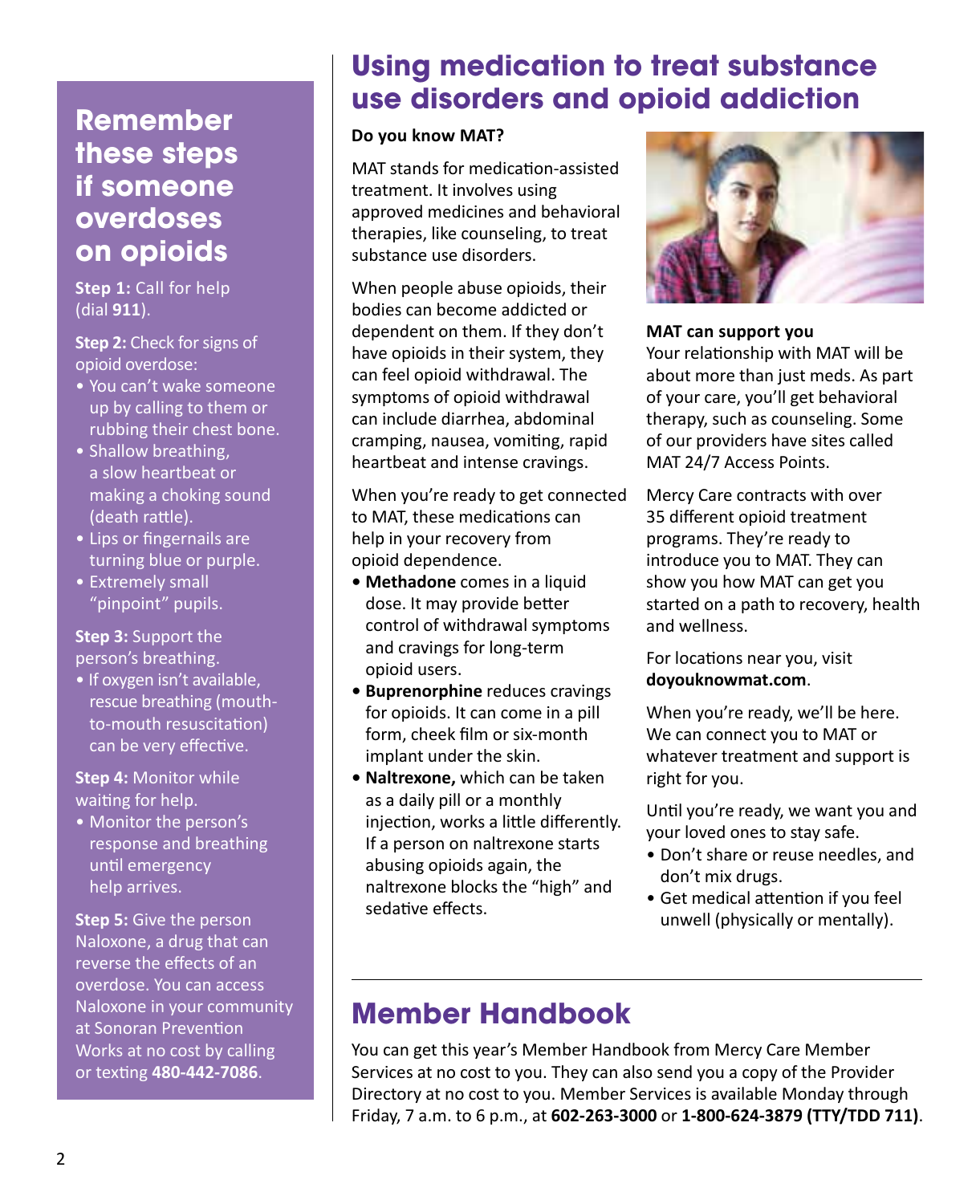### **Staying healthy between pregnancies**

It is important to stay healthy between pregnancies. If you have recently had a baby, you may want to think about birth spacing. Birth spacing is the time between pregnancies.

After having a baby, it is good to wait at least 18 months before your next pregnancy. Waiting 18 months can reduce the risk for low birth weight or having a premature baby. Babies who have a low birth weight or are premature may have other health problems, such as asthma, developmental delay, or hearing and vision loss. Birth spacing is good for you, your body and your baby.

 **Nine things to do before getting pregnant:**

- 1. Plan when you want to have your baby.
- 2. Use birth control until you're ready to get pregnant.
- 3. Take a multivitamin that contains 400 micrograms of folic acid every day.
- 4. Get help to stop smoking, drinking alcohol and abusing drugs.
- 5. Get a checkup.
- 6. Eat healthy and get to a healthy weight.
- 7. Do something active every day.
- 8. Avoid exposure to chemicals and other harmful substances at work and at home.
- 9. Learn to lower your stress.



Thinking about becoming pregnant again? Talk to your doctor about birth spacing.

*Sources: "Birth Spacing and Birth Outcomes" from the March of Dimes; "9 Things to Do Before Getting Pregnant" from the March of Dimes* 

### **Language and interpretation services**

Mercy Care can help you get a telephone or sign language interpreter for your health care visits at no cost to you. If you need help in your language or if you are deaf or have difficulty hearing, call Member Services for an interpreter at **602-263-3000** or **1-800-624-3879 (TTY/TDD 711)**.

### **Integrated care**

Integrated care means that a member needs only one health plan to get care for their mind and body. Mercy Care members can get their physical and behavioral health services from us. We have offered integrated health services to our members in long-term care since 2000, to members with a serious mental illness designation since 2014, to our AHCCCS Complete Care members since 2018 and to our members with a developmental disability since Oct. 1, 2019.

 services, you can call Member Services from 7 a.m. to 6 p.m., Monday We remain committed to providing our members with more options for getting physical and behavioral health care and wellness services. We are glad you have chosen Mercy Care. If you have any questions or need through Friday, at **602-263-3000** or **1-800-624-3879 (TTY/TDD 711)**.

### **Be aware of fraud don't give out your information**

Scammers may use the COVID-19 emergency to get access to your information. This could be your insurance, debit card or credit card information. They may target you over the phone, on social media, in an email or in person at your home.

Medicare, Medicaid and Mercy Care will **never** contact you asking for your information. If you are contacted by someone asking for your information, **do not give it to them**. If this happens, call the Mercy Care Fraud Hotline at **1-800-810-6544**.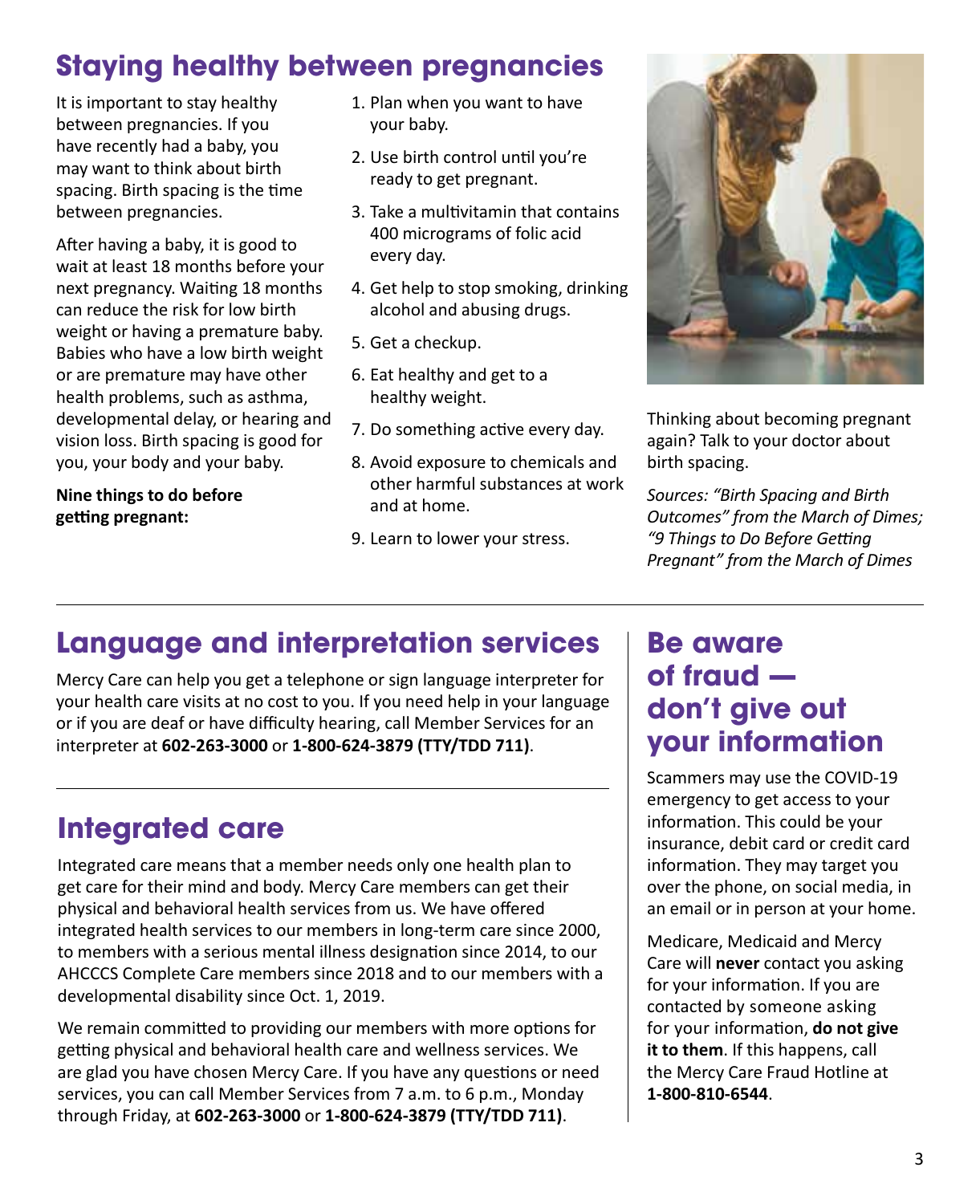### **Suicide: Know the warning signs and get help**

Would you be able to tell if someone you cared about was having thoughts of suicide? Most people who take their own lives aren't sure that they want to die, and they want help to live. Thoughts of suicide are often a result of emotional pain and a want for that pain to end.

Suicide doesn't discriminate. People of all ages, genders, races and ethnic backgrounds and from all walks of life could have thoughts of suicide. If we are more aware and alert, we can help our friends, family members, co-workers and others who may be thinking about suicide.

#### **What to watch for**

It's important to know the warning signs and to always take them seriously, especially when someone talks about suicide. Almost all persons with thoughts of suicide give out "invitations," although they may not always be clear or direct.

Sometimes those invitations are actions. A person might give away items that are important to them or make a will.

Another sign could be verbal. For example, they might say things like "If I see you again," "I'd be better off dead" or "There's no way out." They may also talk about feelings such as worry and life events that they're going through, like a loss of a relationship, death of a loved one or school problems.

### **Get help if someone:**

- Seeks out guns, pills, knives or anything else that could be used for suicide
- Is obsessed with death for example, they might write poems about it



- Appears hopeless or feels trapped
- Expresses self-loathing or shame
- Is self-destructive or reckless
- Withdraws from family and friends
- Has dramatic mood changes
- Says goodbye as though they won't be seen again
- Gets their affairs in order for example, makes a will

Also be aware that certain people are more vulnerable to suicide than others. Risk factors include:

- Mental health problems (such as depression), alcoholism or drug use
- Past suicide attempts or a family history of suicide, or physical or sexual abuse

#### **Take action**

If there's any chance someone you know may be considering suicide, don't leave them alone. Be sure to remove any weapons or potentially deadly objects like pills and get them help.

### **For a behavioral health crisis**

Mercy Care members can call the Behavioral Health Crisis Line

- 24 hours a day, 7 days a week.
- Maricopa County: **602-222-9444**
- Pima and Pinal counties: **1-866-495-6735**
- Gila County: **1-877-756-4090**

Crisis Line staff can help. They can:

- Meet you in the community
- Take you somewhere safe
- Help you identify your resources for care
- Help you arrange counseling
- Provide options for dealing with other urgent situations

*Always call 911 in life‑threatening situations.*

**If you need someone to talk to** Call the Warm Line. The support line is operated by credentialed peer support specialists — available 24 hours a day, 7 days a week.

- Maricopa County: **602-347-1100**
- Pima County: **520-770-9909**
- All Arizona: **1-888-404-5530**

*Sources: American Association of Suicidology; Centers for Disease Control and Prevention; HelpGuide.org; National Institute of Mental Health*